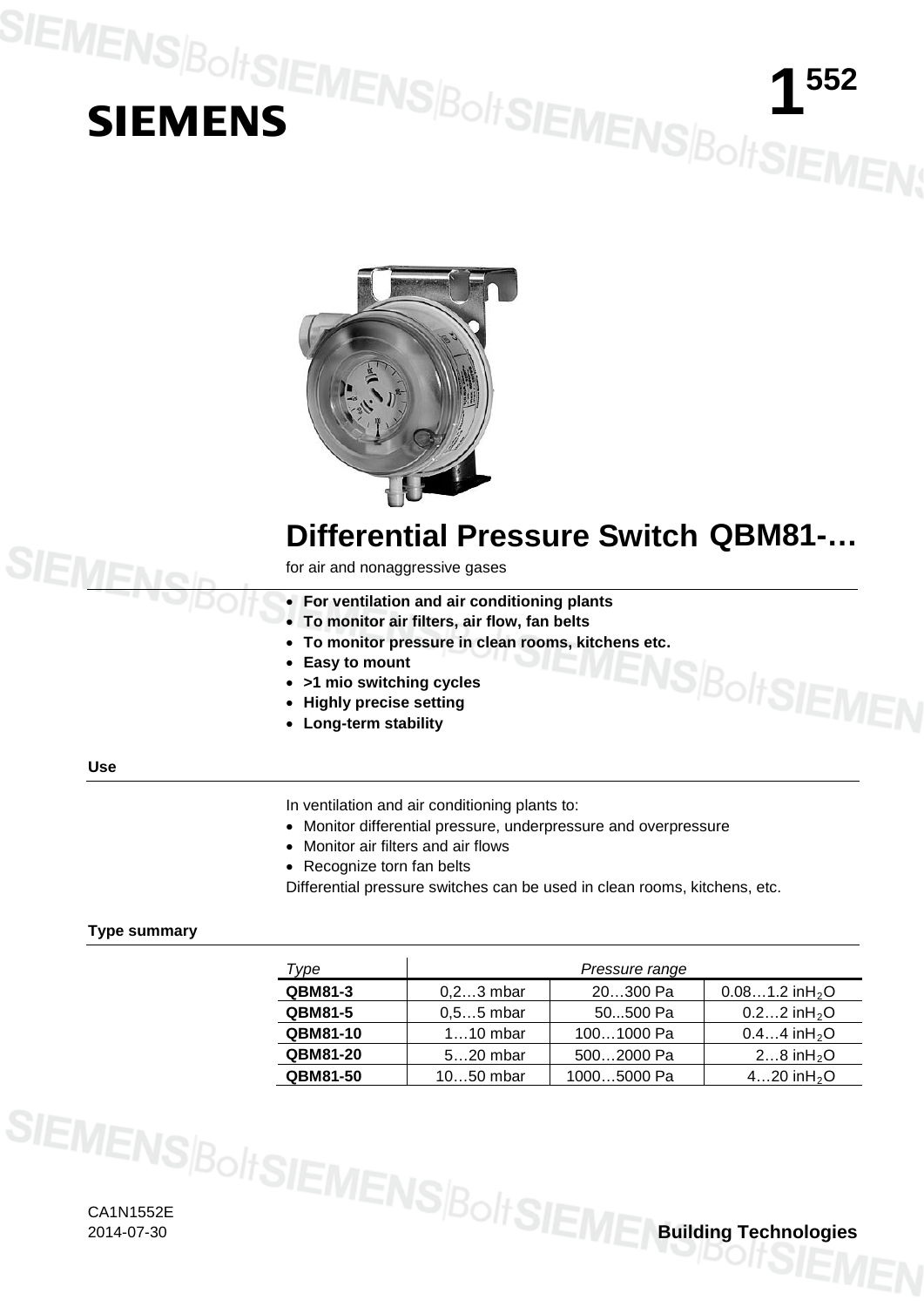## **Ordering**

When ordering, please indicate quantity, name and product number. *Example:* **1 differential pressure switch QBM81-5**

The accessory duct probe FK-PZ3 are included in the delivery. Additional accessories must be ordered separately.

## **Mechanical design**

The differential pressure switch QBM81-... consists of:

- Housing and cover
- Diaphragm
- 1 sheet-steel mounting bracket

Accessory duct probe connection kit (FK-PZ3):

- 2 duct adaptors
- 4 fixing screws
- 2 m tubing, 5/8 mm dia.

## **Accessories**

For precise measurements, two additional duct probe sets must be delivered; see also data sheet CA1N1589E:

**FK-PZ1** Set containing two stainless steel duct adaptors with rubber grommet **FK-PZ2** Set containing two duct adaptors with aluminum fixing rosettes,

4 screws

## **Technical design**

The differential pressure between the two pressure connections deflects a springloaded diaphragm. This special diaphragm ensures the long-term stability of switching points.

Each type is engraved with individual scales for very precise adjustment. The adjustment options are illustrated in the 5 diagrams in Section "Functions" below.

## **Functions**





**SIEMENS**BoltSIE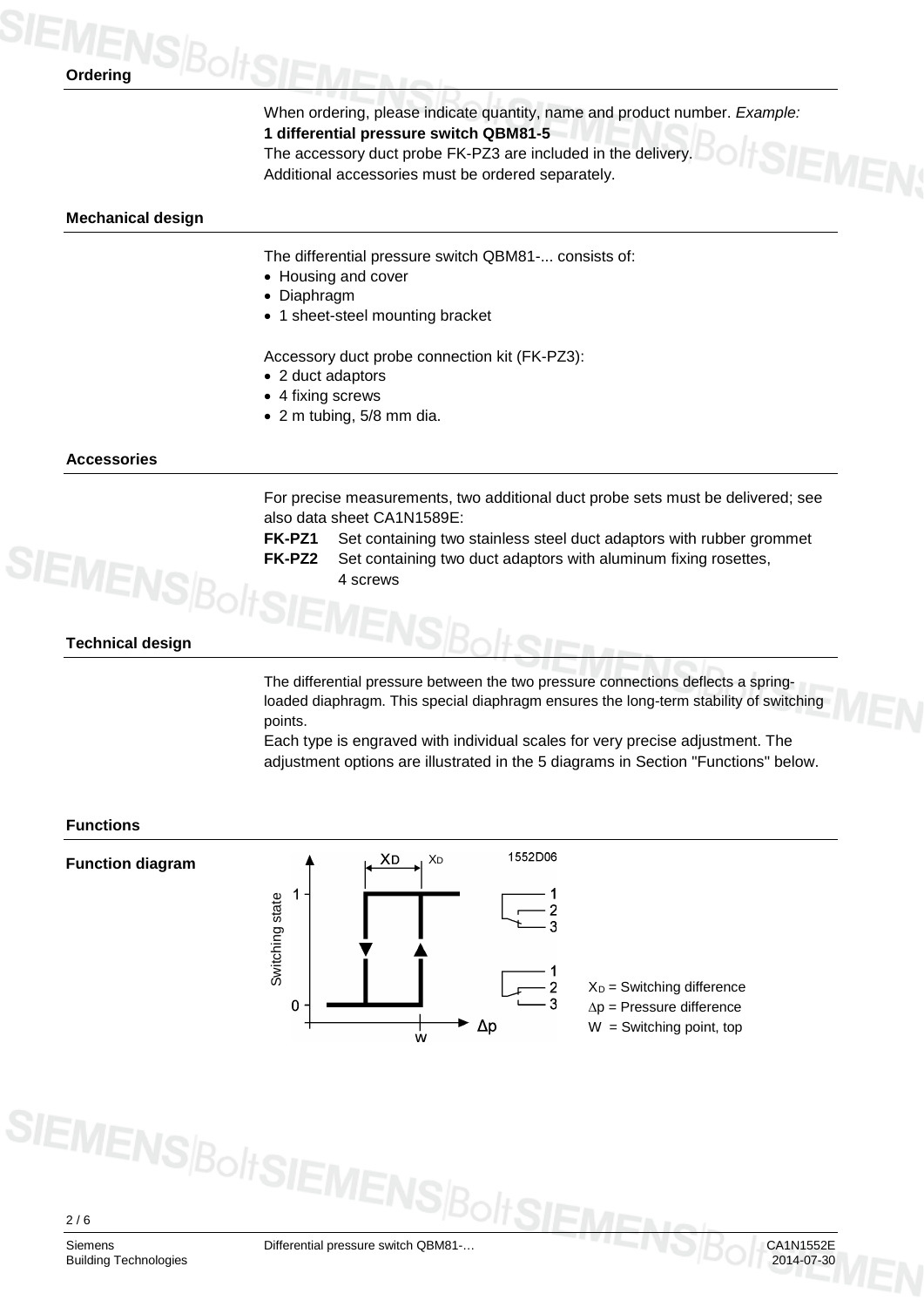## **Switching points**



## **Application examples**

*Filter monitoring Flow monitoring*



**+** Pressure upstream of filter **–** Pressure downstream of filter Pressure downstream of fan

**–** Pressure upstream of fan on inlet side or open to atmospheric pressure. With radial fans, locate at inlet centre.

## **Mounting notes**

Mounting instructions are enclosed with the differential pressure switch. The pressure switch is suitable for mounting on air ducts or walls. Vertical orientation is recommended, but any orientation is acceptable in principle. Mounting positions other than vertical affects the switching point of the differential pressure switch; see "Commissioning notes" below.

3 / 6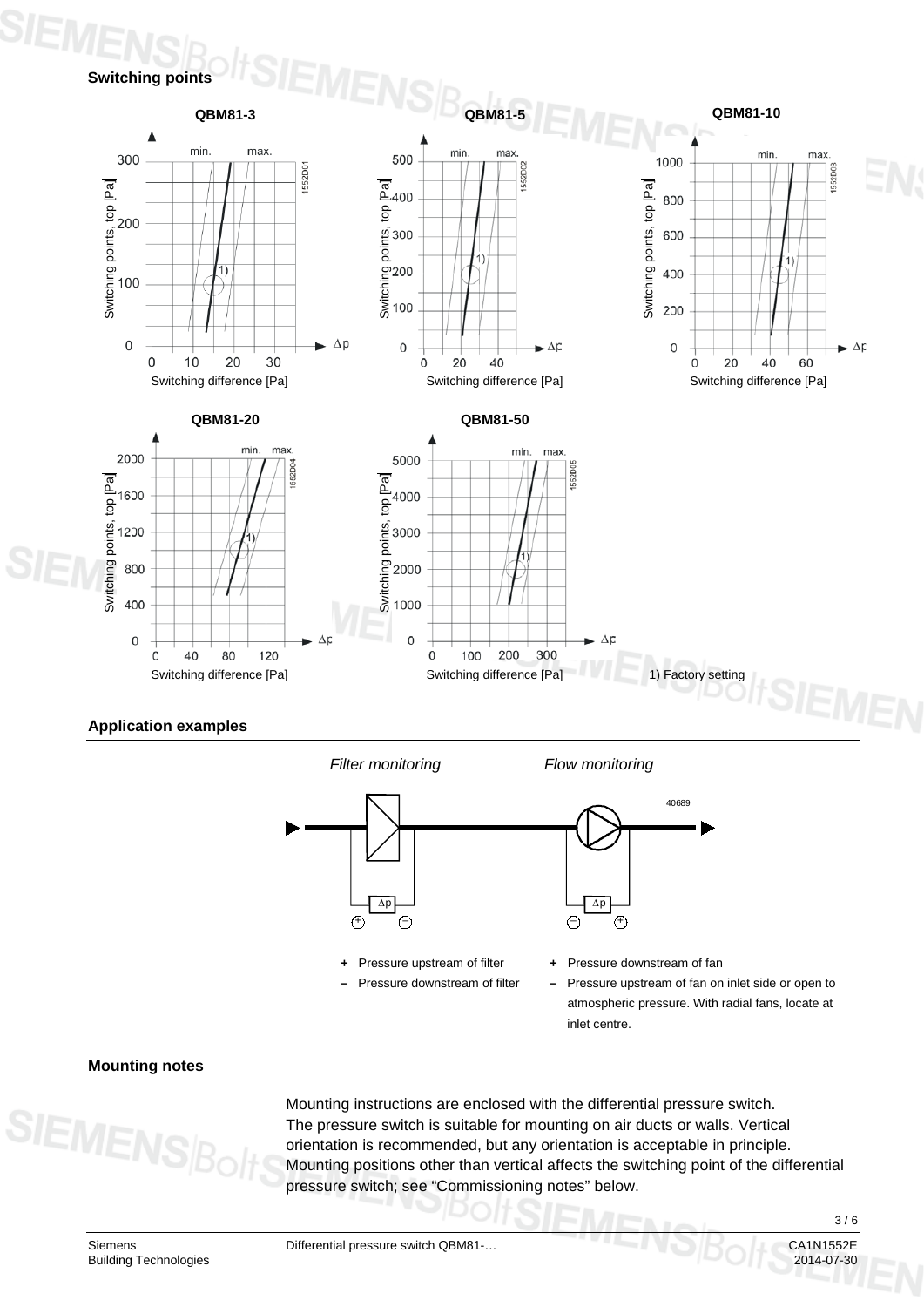

The pressure connection tubes can be any length, but the response time increases if longer than 2 meters.

Mount the pressure switch above the pressure connection points. To prevent accumulation of condensation, route the tubing to ensure gradual incline from the pressure connection points to the differential pressure switch (no looping).

## **Commissioning notes**

Select the required setpoint using the setpoint knob [5] located under the cover (see "Dimensions").

The differential pressure switch is factory-calibrated in vertical position. Horizontal installation affects the switching point as follows:

- With cover facing upward: Switching point is 11 Pa higher than scale
- With cover facing downward: Switching point is 11 Pa lower than scale.

## **Disposal**



The devices are considered electronics devices for disposal in term of European Directive 2012/19/EU and may not be disposed of as domestic waste.

- Dispose of the device via the channels provided for this purpose.
- Comply with all local and currently applicable laws and regulations.

## **Technical data**

| <b>Electrical interface</b> | Type of switch                       | Single-pole change-over, multi-layer contact          |  |
|-----------------------------|--------------------------------------|-------------------------------------------------------|--|
|                             | Contact rating                       | AC/DC 24 V, $\geq$ 0.01 A                             |  |
|                             |                                      | AC 250 V, max. 5 A res.                               |  |
|                             |                                      | max. 3 A ind., $\cos \varphi > 0.6$                   |  |
|                             |                                      | (0.8 A starting current sixfold, cos $\varphi$ > 0.6) |  |
|                             | Voltage against earth                | Max. AC 250 V                                         |  |
| $\angle \Delta$ Warning     | No internal fuse                     |                                                       |  |
|                             |                                      | External preliminary protection required in all cases |  |
|                             | External supply line protection (EU) | Fuse slow max, 10 A                                   |  |
|                             |                                      | or                                                    |  |
|                             |                                      | Circuit breaker max. 13 A                             |  |
|                             |                                      | Characteristic B, C, D according to EN 60898          |  |
|                             | Switching differential               | Factory set                                           |  |
|                             | Reset                                | Automatic                                             |  |
|                             | Service life                         | >1 000 000 switching cycles                           |  |
| <b>Functional data</b>      | Measuring range                      | See "Type summary"                                    |  |
|                             | Max. unilateral overload             |                                                       |  |
|                             | $-3075 °C$                           | 7500 Pa                                               |  |
|                             | $-3085 °C$                           | 5000 Pa                                               |  |
|                             | Permitted media                      | Air, non-corrosive gases                              |  |
|                             | Reproducibility for range            |                                                       |  |
|                             | 20300 Pa                             | $<\pm2.5$ Pa                                          |  |
|                             | 502000 Pa                            | <±5 Pa                                                |  |
|                             | 10005000 Pa                          | $<\pm 15$ Pa                                          |  |
| Degree of protection        | Protection class                     | III according to EN 60730-1                           |  |
|                             | Protection degree of housing         | IP54 according to EN 60529                            |  |
| Materials                   | Housing                              | Fiber-glass reinforced polycarbonate                  |  |
|                             | Cover                                | Polycarbonate                                         |  |
|                             | Diaphragm                            | Silicone. low-swell rubber, emission-free             |  |
|                             | Mounting bracket                     | Sheet-steel (galvanized)                              |  |
|                             | Duct adaptors                        | <b>ABS</b>                                            |  |
|                             | Tubing                               | PVC, soft                                             |  |
| Mounting                    | Orientation                          | Any;                                                  |  |
|                             |                                      | See "Commissioning notes"                             |  |
| Connections                 | Electrical connection                | 3 screw terminals                                     |  |
|                             | Cable entry                          | PG11 cable gland                                      |  |
|                             | Pressure connections                 | Male, dia. 6.2 mm                                     |  |



Siemens Differential pressure switch QBM81-...<br>Building Technologies Differential pressure switch QBM81-... **Building Technologies**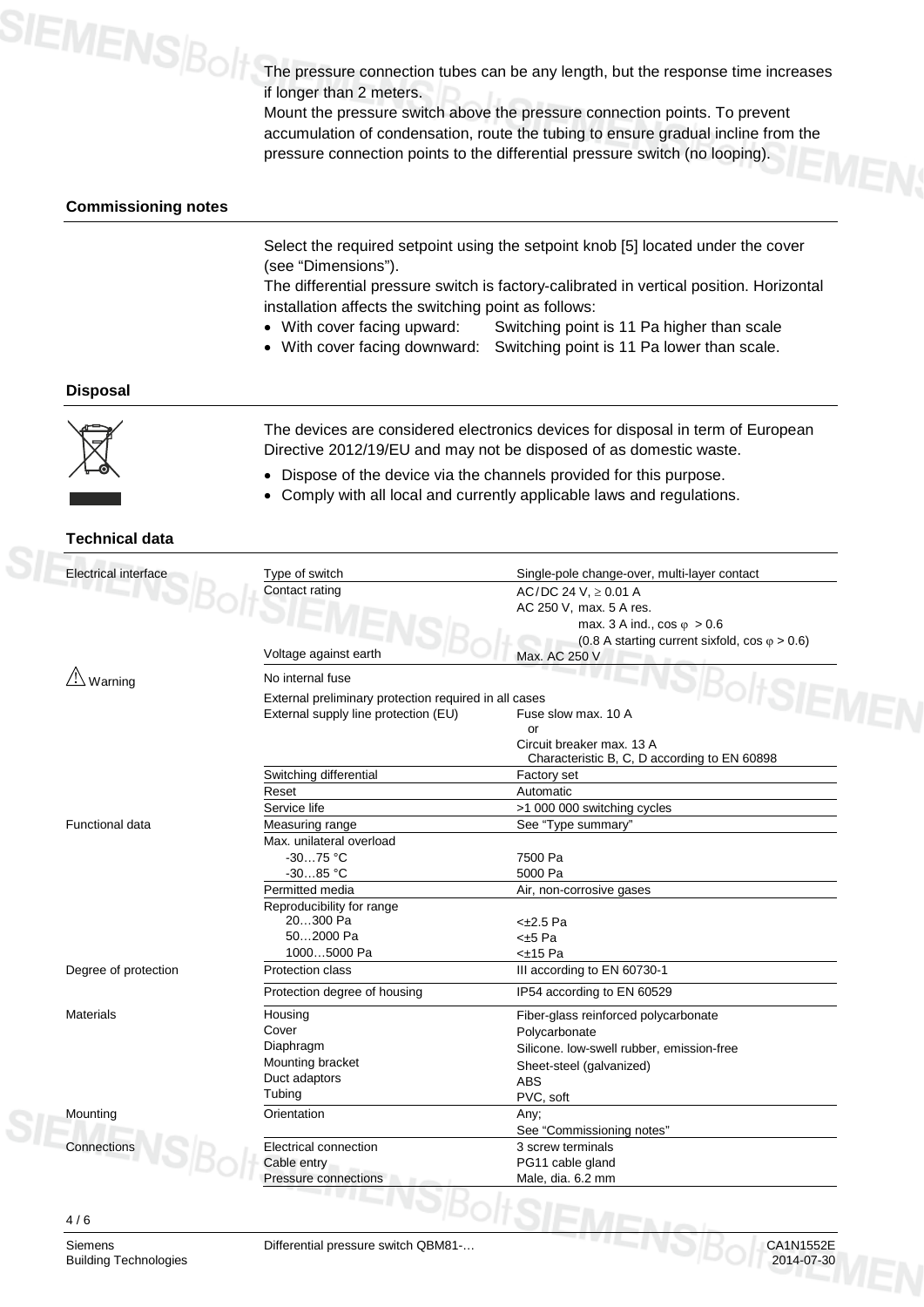| General ambient conditions  | Ambient temperature:                                                                                                                                                                                                               |                                                             |
|-----------------------------|------------------------------------------------------------------------------------------------------------------------------------------------------------------------------------------------------------------------------------|-------------------------------------------------------------|
|                             | Operation                                                                                                                                                                                                                          | $-30+85 °C$                                                 |
|                             | Storage                                                                                                                                                                                                                            | $-40+85$ °C                                                 |
|                             | Ambient humidity                                                                                                                                                                                                                   | <90 % r.h. (non-condensing)                                 |
| Directives and Standards    | Product standard                                                                                                                                                                                                                   | EN 60730-1                                                  |
|                             |                                                                                                                                                                                                                                    | Automatic electrical controls for household and similar use |
|                             | EU Conformity (CE)                                                                                                                                                                                                                 | CA1T1552xx                                                  |
|                             | DVGW approval                                                                                                                                                                                                                      | to DIN 1854                                                 |
| Combustion class            |                                                                                                                                                                                                                                    | According to UL94                                           |
|                             | Pressure casing and housing                                                                                                                                                                                                        | $V-0$                                                       |
|                             | Cover                                                                                                                                                                                                                              | <b>HB</b>                                                   |
|                             | Plastic tubing                                                                                                                                                                                                                     | $V-2$                                                       |
|                             | Duct adaptors                                                                                                                                                                                                                      | HB                                                          |
| Environmental compatibility | The product environmental declaration CA1E1552 <sup>7</sup> contains data on environmentally compatible<br>product design and assessments (RoHS compliance, materials composition, packaging, environmental<br>benefit, disposal). |                                                             |
| Weight                      | Weight (including packaging)                                                                                                                                                                                                       | 0.19 kg with mounting bracket                               |

## **Connection terminals**